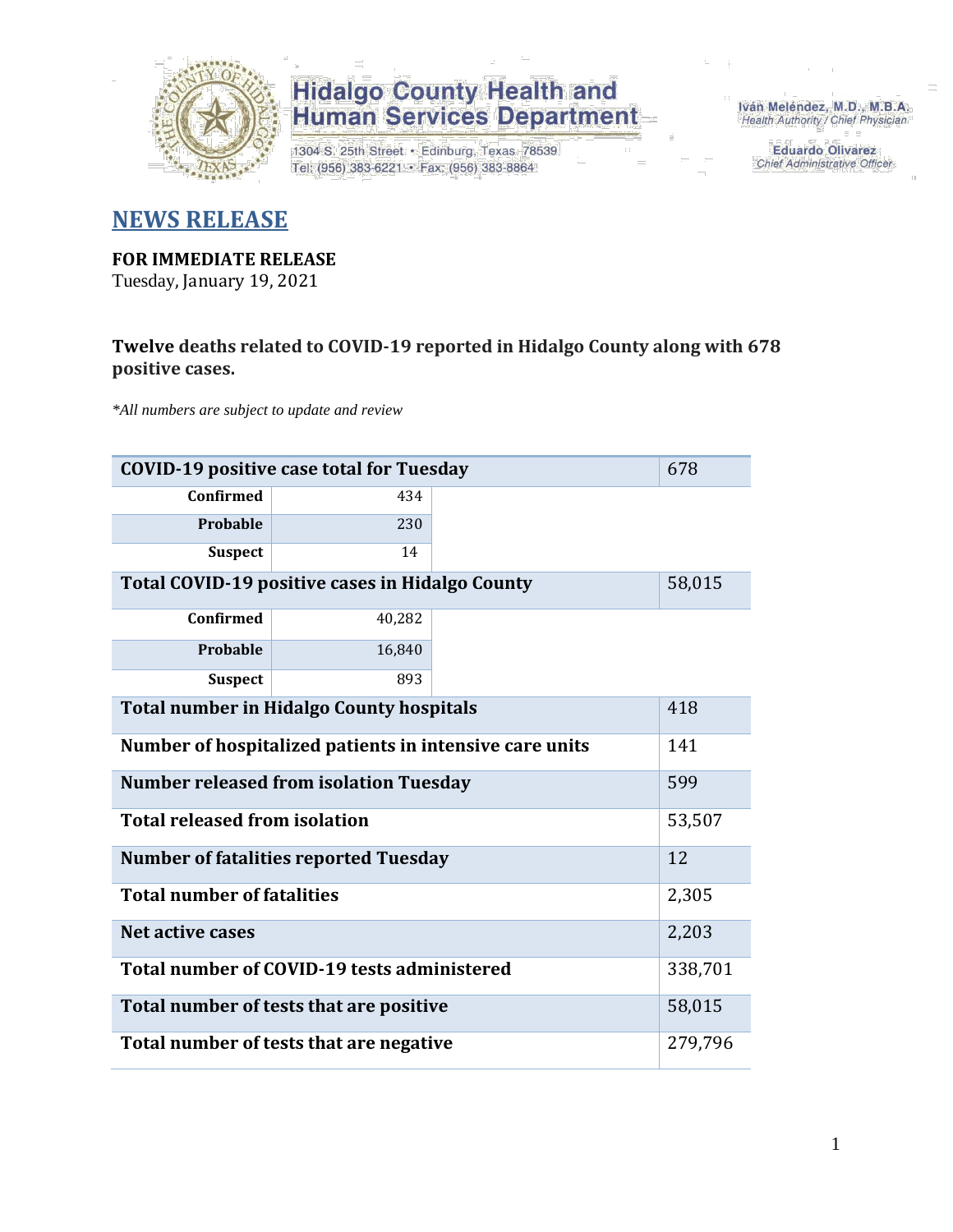

1304 S. 25th Street · Edinburg, Texas 78539 Tel: (956) 383-6221 · Fax: (956) 383-8864

Iván Meléndez, M.D., M.B.A. Health Authority / Chief Physician

> **Eduardo Olivarez** Chief Administrative Officer

*Hidalgo County uses the case status definition provided by the Texas Department of State Health Service's 2020 Epi Case Criteria Guide revised November 2020.*

- *1. Confirmed: A person who has tested positive through a molecular or PCR (oral or nasal swabs) test that looks for the presence of the virus's genetic material.*
- *2. Probable: A person who meets presumptive laboratory evidence through detection of COVID-19 by antigen test in a respiratory specimen.*
- *3. Suspect: A person who meets supported laboratory evidence through detection of specific antibodies in serum, plasma, whole body, and no prior history of being confirmed or probable case.*

*For more information of case status definition for COVID-19, please refer to:*

[https://www.dshs.state.tx.us/IDCU/investigation/epi-case-criteria-guide/2020-Epi-Case-Criteria-](https://www.dshs.state.tx.us/IDCU/investigation/epi-case-criteria-guide/2020-Epi-Case-Criteria-Guide.pdf)[Guide.pdf](https://www.dshs.state.tx.us/IDCU/investigation/epi-case-criteria-guide/2020-Epi-Case-Criteria-Guide.pdf)

The deaths include:

|                | Age   | Gender | <b>City</b> |
|----------------|-------|--------|-------------|
| 1              | 60s   | Male   | Alamo       |
| $\overline{2}$ | 60s   | Male   | Edinburg    |
| 3              | $70+$ | Male   | Edinburg    |
| 4              | $70+$ | Female | Hidalgo     |
| 5              | 50s   | Male   | McAllen     |
| 6              | 50s   | Female | Mercedes    |
| 7              | $70+$ | Female | Mercedes    |
| 8              | $70+$ | Male   | Mercedes    |
| 9              | 60s   | Female | Mission     |
| 10             | $70+$ | Male   | Mission     |
| 11             | 60s   | Female | Pharr       |
| 12             | $70+$ | Male   | Pharr       |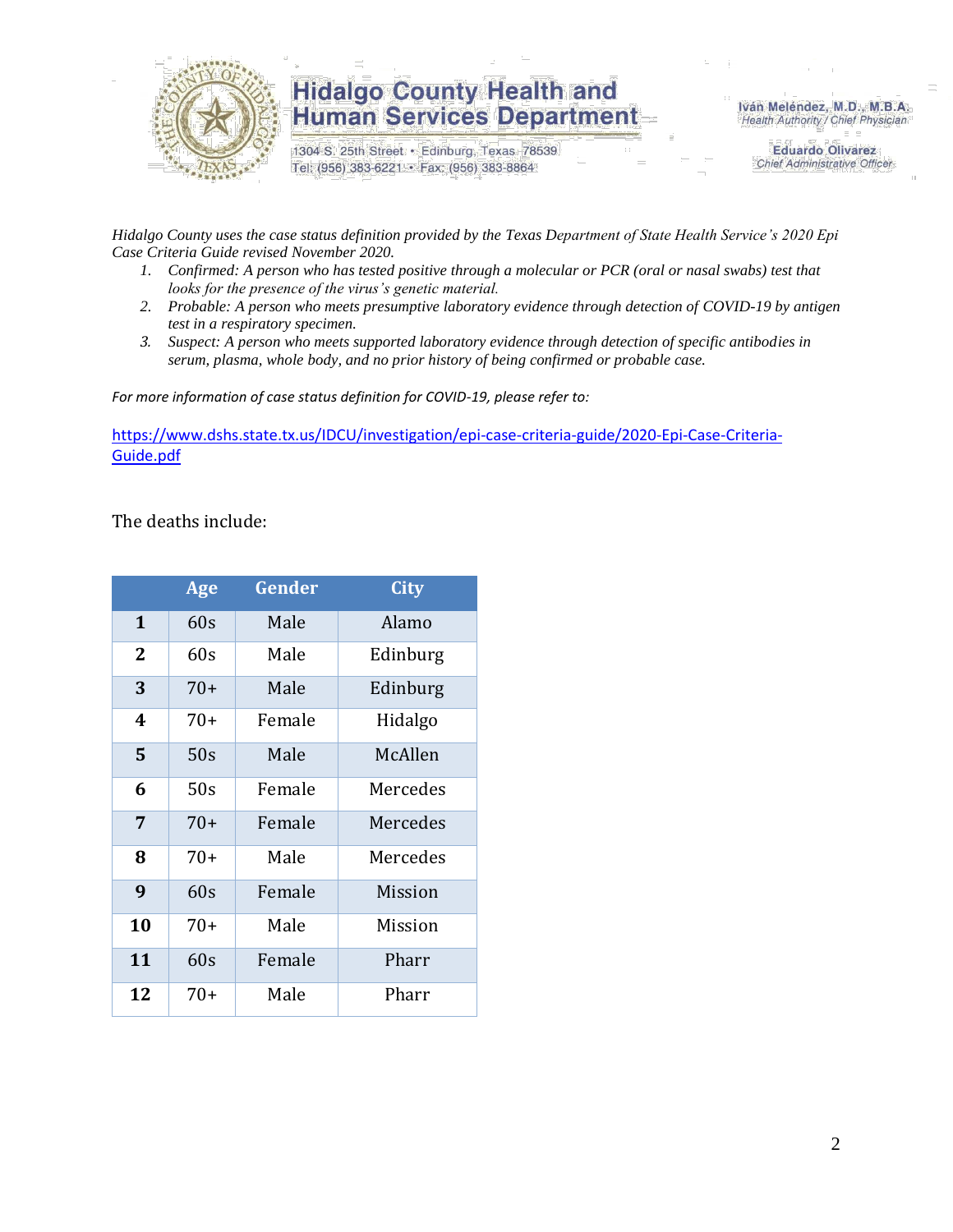

1304 S. 25th Street · Edinburg, Texas 78539 Tel: (956) 383-6221 · Fax: (956) 383-8864

Iván Meléndez, M.D., M.B.A.<br>Health Authority / Chief Physician

**Eduardo Olivarez** Chief Administrative Officer

Tuesday, January 19, 2021 positive cases include:

|                  | Age<br><b>Range</b> | Gender      | <b>City</b> |     | Age<br><b>Range</b> | Gender       | <b>City</b> |     | Age<br><b>Range</b> | Gender      | <b>City</b> |
|------------------|---------------------|-------------|-------------|-----|---------------------|--------------|-------------|-----|---------------------|-------------|-------------|
| $\mathbf{1}$     | $0-19$              | $\mathbf M$ | Alamo       | 227 | 30s                 | ${\bf F}$    | McAllen     | 453 | $0 - 19$            | $\mathbf M$ | Pharr       |
| $\boldsymbol{2}$ | $0 - 19$            | ${\bf F}$   | Alamo       | 228 | 30s                 | $\rm F$      | McAllen     | 454 | $0 - 19$            | M           | Pharr       |
| 3                | $0 - 19$            | ${\bf F}$   | Alamo       | 229 | 30s                 | $\rm F$      | McAllen     | 455 | $0 - 19$            | $\mathbf M$ | Pharr       |
| $\boldsymbol{4}$ | $0 - 19$            | $\mathbf M$ | Alamo       | 230 | 30s                 | $\rm F$      | McAllen     | 456 | $0 - 19$            | ${\bf F}$   | Pharr       |
| $\mathbf{5}$     | $0 - 19$            | $\mathbf M$ | Alamo       | 231 | 30s                 | $\rm F$      | McAllen     | 457 | 20s                 | $\rm F$     | Pharr       |
| 6                | 20s                 | $\rm F$     | Alamo       | 232 | 30s                 | $\rm F$      | McAllen     | 458 | 20s                 | M           | Pharr       |
| $\overline{7}$   | 20s                 | $\mathbf M$ | Alamo       | 233 | 30s                 | $\rm F$      | McAllen     | 459 | 20s                 | $\rm F$     | Pharr       |
| ${\bf 8}$        | 20s                 | M           | Alamo       | 234 | 30s                 | $M_{\odot}$  | McAllen     | 460 | 20s                 | M           | Pharr       |
| 9                | 20s                 | ${\bf F}$   | Alamo       | 235 | 30s                 | ${\bf F}$    | McAllen     | 461 | 20s                 | $\rm F$     | Pharr       |
| 10               | 20s                 | ${\bf F}$   | Alamo       | 236 | 30s                 | $\mathbf M$  | McAllen     | 462 | 20s                 | F           | Pharr       |
| 11               | 20s                 | ${\bf F}$   | Alamo       | 237 | 30s                 | $\mathbf M$  | McAllen     | 463 | 20s                 | ${\bf F}$   | Pharr       |
| 12               | 30 <sub>s</sub>     | ${\bf F}$   | Alamo       | 238 | 30s                 | ${\bf F}$    | McAllen     | 464 | 20s                 | F           | Pharr       |
| 13               | 30s                 | ${\bf F}$   | Alamo       | 239 | 40s                 | $\mathbf M$  | McAllen     | 465 | 20s                 | ${\bf F}$   | Pharr       |
| 14               | 30s                 | ${\bf F}$   | Alamo       | 240 | 40s                 | $\rm F$      | McAllen     | 466 | 20s                 | F           | Pharr       |
| 15               | 30s                 | $\mathbf M$ | Alamo       | 241 | 40s                 | $\mathbf M$  | McAllen     | 467 | 20s                 | $\rm F$     | Pharr       |
| 16               | 30s                 | ${\bf F}$   | Alamo       | 242 | 40s                 | $\rm F$      | McAllen     | 468 | 20s                 | $\mathbf M$ | Pharr       |
| 17               | 40s                 | ${\bf F}$   | Alamo       | 243 | 40s                 | $\rm F$      | McAllen     | 469 | 20s                 | $\mathbf M$ | Pharr       |
| 18               | 40s                 | ${\bf F}$   | Alamo       | 244 | 40s                 | $\rm F$      | McAllen     | 470 | 30s                 | $\rm F$     | Pharr       |
| 19               | 40s                 | ${\bf F}$   | Alamo       | 245 | 40s                 | $\rm F$      | McAllen     | 471 | 30s                 | $\rm F$     | Pharr       |
| 20               | 40s                 | ${\bf F}$   | Alamo       | 246 | 40s                 | $\mathbf M$  | McAllen     | 472 | 30s                 | M           | Pharr       |
| 21               | 40s                 | $\mathbf M$ | Alamo       | 247 | 50s                 | $\rm F$      | McAllen     | 473 | 30s                 | $\mathbf M$ | Pharr       |
| 22               | 40s                 | M           | Alamo       | 248 | 50s                 | $M_{\odot}$  | McAllen     | 474 | 30 <sub>s</sub>     | M           | Pharr       |
| 23               | 40s                 | ${\bf F}$   | Alamo       | 249 | 50s                 | $\rm F$      | McAllen     | 475 | 30s                 | $\rm F$     | Pharr       |
| 24               | 50s                 | ${\bf F}$   | Alamo       | 250 | 50s                 | $\rm F$      | McAllen     | 476 | 30s                 | F           | Pharr       |
| 25               | 50s                 | $\mathbf M$ | Alamo       | 251 | 50s                 | $\mathbf M$  | McAllen     | 477 | 30s                 | ${\bf F}$   | Pharr       |
| 26               | 50s                 | ${\bf F}$   | Alamo       | 252 | 50s                 | $\rm F$      | McAllen     | 478 | 30s                 | ${\bf F}$   | Pharr       |
| 27               | 50s                 | $M_{\odot}$ | Alamo       | 253 | 50s                 | ${\bf F}$    | McAllen     | 479 | 30s                 | ${\bf F}$   | Pharr       |
| 28               | 50s                 | ${\bf F}$   | Alamo       | 254 | 50s                 | ${\bf F}$    | McAllen     | 480 | 30s                 | F           | Pharr       |
| 29               | 60s                 | $\mathbf M$ | Alamo       | 255 | 50s                 | $\mathbf{F}$ | McAllen     | 481 | 30s                 | $M_{\rm}$   | Pharr       |
| 30               | $70+$               | ${\bf F}$   | Alamo       | 256 | 50s                 | $\rm F$      | McAllen     | 482 | 40s                 | M           | Pharr       |
| 31               | $70+$               | $\mathbf M$ | Alamo       | 257 | 50s                 | $\rm F$      | McAllen     | 483 | 40s                 | $\rm F$     | Pharr       |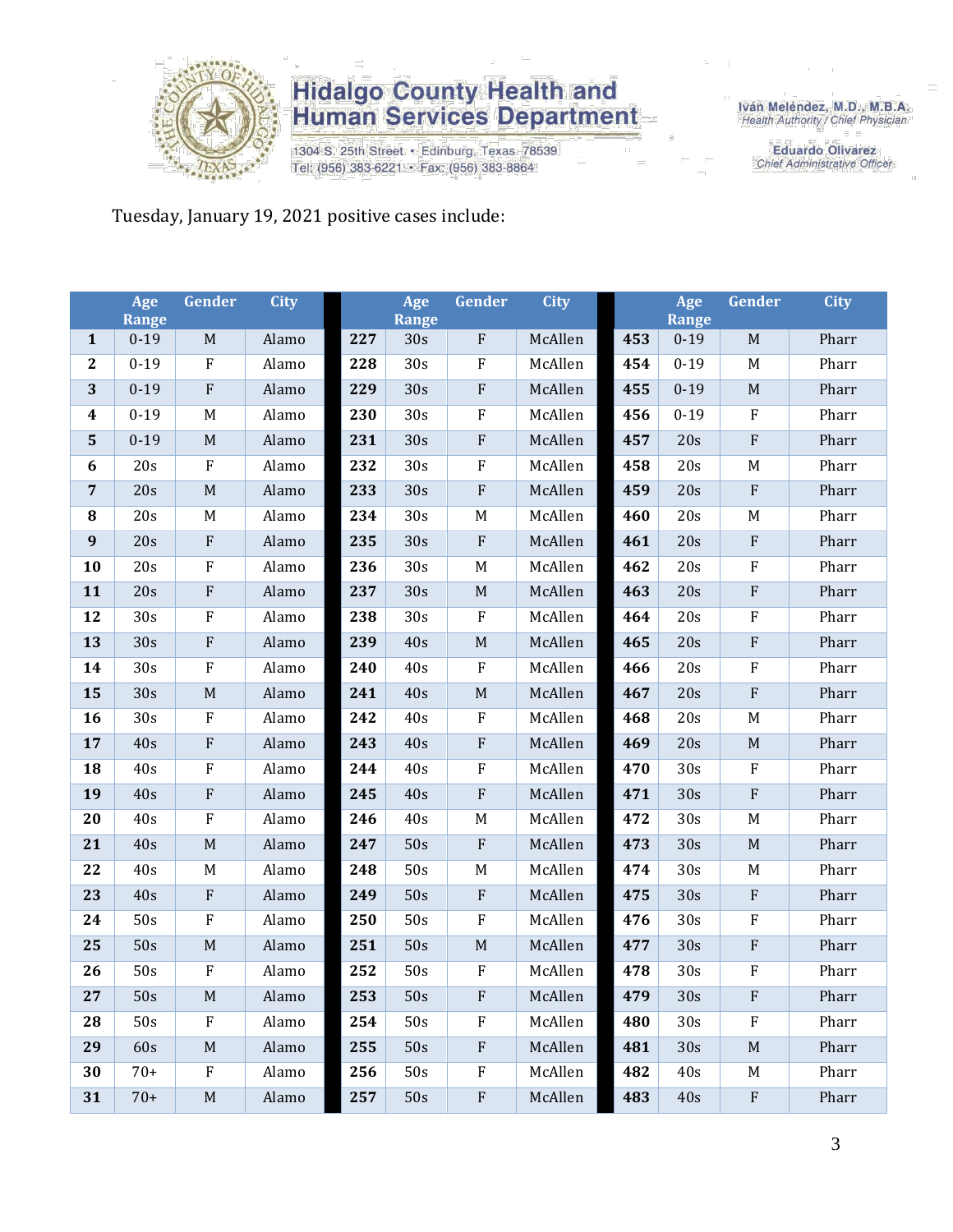

1304 S. 25th Street · Edinburg, Texas 78539 Tel: (956) 383-6221 · Fax: (956) 383-8864

Iván Meléndez, M.D., M.B.A.<br>Health Authority / Chief Physician

**Eduardo Olivarez** Chief Administrative Officer

| 32 | $70+$    | $\mathbf F$ | Alamo | 258 | 50s      | M                         | McAllen  | 484 | 40s      | $M_{\odot}$               | Pharr    |
|----|----------|-------------|-------|-----|----------|---------------------------|----------|-----|----------|---------------------------|----------|
| 33 | $70+$    | $\mathbf M$ | Alamo | 259 | 50s      | ${\bf F}$                 | McAllen  | 485 | 40s      | M                         | Pharr    |
| 34 | 20s      | M           | Alton | 260 | 50s      | M                         | McAllen  | 486 | 40s      | M                         | Pharr    |
| 35 | 20s      | $\mathbf M$ | Alton | 261 | 50s      | $\boldsymbol{\mathrm{F}}$ | McAllen  | 487 | 40s      | $\mathbf M$               | Pharr    |
| 36 | 20s      | M           | Alton | 262 | 60s      | ${\bf F}$                 | McAllen  | 488 | 40s      | $\mathbf{F}$              | Pharr    |
| 37 | 30s      | $\mathbf M$ | Alton | 263 | 60s      | $\rm F$                   | McAllen  | 489 | 40s      | $\rm F$                   | Pharr    |
| 38 | 30s      | M           | Alton | 264 | 60s      | ${\bf F}$                 | McAllen  | 490 | 40s      | $\rm F$                   | Pharr    |
| 39 | 30s      | $\mathbf M$ | Alton | 265 | 60s      | ${\bf F}$                 | McAllen  | 491 | 40s      | $\mathbf M$               | Pharr    |
| 40 | 40s      | M           | Alton | 266 | $70+$    | M                         | McAllen  | 492 | 40s      | $\rm F$                   | Pharr    |
| 41 | $70+$    | $\mathbf M$ | Alton | 267 | $70+$    | $\mathbf M$               | McAllen  | 493 | 50s      | $\mathbf M$               | Pharr    |
| 42 | $0 - 19$ | $\rm F$     | Donna | 268 | $70+$    | M                         | McAllen  | 494 | 50s      | $\mathbf F$               | Pharr    |
| 43 | $0 - 19$ | $\mathbf M$ | Donna | 269 | $70+$    | $\rm F$                   | McAllen  | 495 | 50s      | $\rm F$                   | Pharr    |
| 44 | $0 - 19$ | M           | Donna | 270 | $0 - 19$ | M                         | Mercedes | 496 | 50s      | $\rm F$                   | Pharr    |
| 45 | $0 - 19$ | M           | Donna | 271 | 20s      | $\mathbf M$               | Mercedes | 497 | 50s      | $\mathbf M$               | Pharr    |
| 46 | $0 - 19$ | M           | Donna | 272 | 20s      | $\mathbf M$               | Mercedes | 498 | 50s      | $\rm F$                   | Pharr    |
| 47 | $0 - 19$ | $\mathbf M$ | Donna | 273 | 30s      | ${\bf F}$                 | Mercedes | 499 | 50s      | $\mathbf{F}$              | Pharr    |
| 48 | $0 - 19$ | $\rm F$     | Donna | 274 | 30s      | F                         | Mercedes | 500 | 50s      | $\mathbf F$               | Pharr    |
| 49 | $0 - 19$ | $\mathbf M$ | Donna | 275 | 40s      | ${\bf F}$                 | Mercedes | 501 | 50s      | $\mathbf M$               | Pharr    |
| 50 | 20s      | $\rm F$     | Donna | 276 | 40s      | ${\bf F}$                 | Mercedes | 502 | 60s      | $\mathbf{F}$              | Pharr    |
| 51 | 20s      | $\mathbf M$ | Donna | 277 | 40s      | ${\bf F}$                 | Mercedes | 503 | 60s      | $\rm F$                   | Pharr    |
| 52 | 20s      | M           | Donna | 278 | 40s      | F                         | Mercedes | 504 | 60s      | $\mathbf F$               | Pharr    |
| 53 | 20s      | ${\bf F}$   | Donna | 279 | 50s      | $\rm F$                   | Mercedes | 505 | 60s      | $\rm F$                   | Pharr    |
| 54 | 20s      | M           | Donna | 280 | 50s      | ${\bf F}$                 | Mercedes | 506 | 60s      | M                         | Pharr    |
| 55 | 30s      | $M_{\odot}$ | Donna | 281 | 50s      | $\mathbf M$               | Mercedes | 507 | $70+$    | $\mathbf{F}$              | Pharr    |
| 56 | 30s      | M           | Donna | 282 | 50s      | M                         | Mercedes | 508 | $70+$    | M                         | Pharr    |
| 57 | 30s      | $\rm F$     | Donna | 283 | 50s      | ${\bf F}$                 | Mercedes | 509 | $70+$    | $\rm F$                   | Pharr    |
| 58 | 30s      | M           | Donna | 284 | 60s      | ${\bf F}$                 | Mercedes | 510 | $70+$    | M                         | Pharr    |
| 59 | 30s      | F           | Donna | 285 | 60s      | $\mathbf M$               | Mercedes | 511 | $0 - 19$ | $\mathbf M$               | San Juan |
| 60 | 40s      | $_{\rm F}$  | Donna | 286 | 60s      | M                         | Mercedes | 512 | $0 - 19$ | $_{\rm F}$                | San Juan |
| 61 | 40s      | ${\bf F}$   | Donna | 287 | 60s      | $\mathbf M$               | Mercedes | 513 | $0 - 19$ | $\boldsymbol{\mathrm{F}}$ | San Juan |
| 62 | 40s      | $\rm F$     | Donna | 288 | $70+$    | M                         | Mercedes | 514 | $0 - 19$ | $\mathbf{F}$              | San Juan |
| 63 | 40s      | $\mathbf M$ | Donna | 289 | $70+$    | ${\bf F}$                 | Mercedes | 515 | $0 - 19$ | M                         | San Juan |
| 64 | 40s      | $\rm F$     | Donna | 290 | $0 - 19$ | M                         | Mission  | 516 | $0 - 19$ | $M_{\odot}$               | San Juan |
| 65 | 40s      | $\mathbf M$ | Donna | 291 | $0 - 19$ | $\boldsymbol{\mathrm{F}}$ | Mission  | 517 | $0 - 19$ | $M_{\odot}$               | San Juan |
| 66 | 40s      | $\mathbf F$ | Donna | 292 | $0 - 19$ | ${\bf F}$                 | Mission  | 518 | $0 - 19$ | M                         | San Juan |
| 67 | 40s      | ${\bf F}$   | Donna | 293 | $0 - 19$ | $\mathbf M$               | Mission  | 519 | 20s      | $\rm F$                   | San Juan |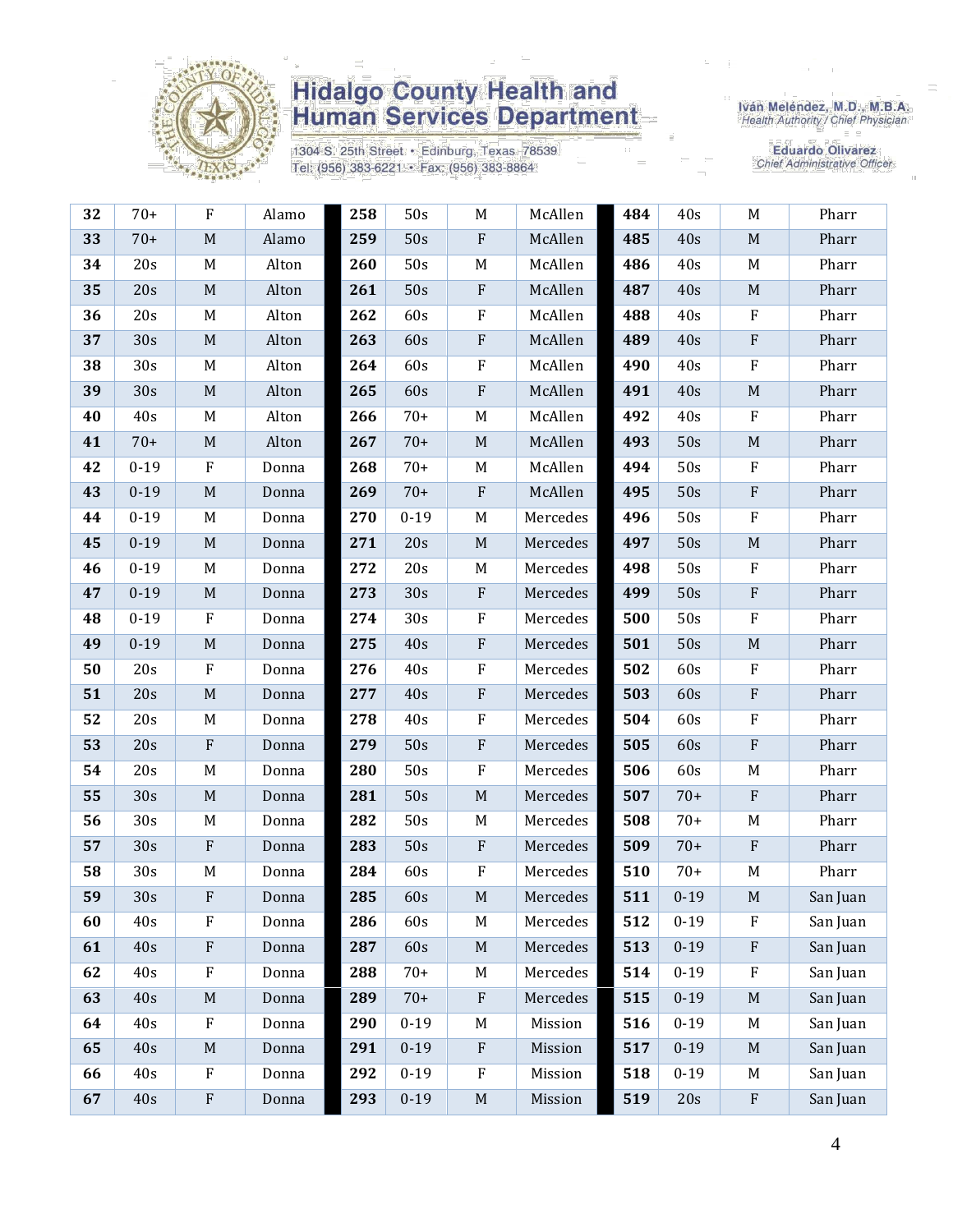

1304 S. 25th Street · Edinburg, Texas 78539 Tel: (956) 383-6221 · Fax: (956) 383-8864

Iván Meléndez, M.D., M.B.A.<br>Health Authority / Chief Physician

Eduardo Olivarez<br>Chief Administrative Officer

| 68  | 50s      | F                         | Donna    | 294 | $0 - 19$ | $\boldsymbol{F}$ | Mission | 520 | 20s      | M                         | San Juan    |
|-----|----------|---------------------------|----------|-----|----------|------------------|---------|-----|----------|---------------------------|-------------|
| 69  | 50s      | $\mathbf M$               | Donna    | 295 | $0 - 19$ | $\mathbf M$      | Mission | 521 | 20s      | $\mathbf M$               | San Juan    |
| 70  | 50s      | M                         | Donna    | 296 | $0 - 19$ | $\rm F$          | Mission | 522 | 20s      | ${\bf F}$                 | San Juan    |
| 71  | 60s      | ${\bf F}$                 | Donna    | 297 | $0 - 19$ | $\mathbf M$      | Mission | 523 | 20s      | ${\bf F}$                 | San Juan    |
| 72  | 60s      | ${\bf F}$                 | Donna    | 298 | $0 - 19$ | M                | Mission | 524 | 20s      | $\mathbf M$               | San Juan    |
| 73  | 60s      | $\mathbf M$               | Donna    | 299 | $0 - 19$ | $\rm F$          | Mission | 525 | 20s      | ${\bf F}$                 | San Juan    |
| 74  | 60s      | $\mathbf M$               | Donna    | 300 | $0 - 19$ | ${\bf F}$        | Mission | 526 | 20s      | ${\bf F}$                 | San Juan    |
| 75  | $0 - 19$ | $\rm F$                   | Edinburg | 301 | $0 - 19$ | $\mathbf M$      | Mission | 527 | 30s      | $\mathbf M$               | San Juan    |
| 76  | $0 - 19$ | $\rm F$                   | Edinburg | 302 | $0 - 19$ | M                | Mission | 528 | 30s      | M                         | San Juan    |
| 77  | $0 - 19$ | ${\bf F}$                 | Edinburg | 303 | $0 - 19$ | $\mathbf M$      | Mission | 529 | 30s      | ${\bf F}$                 | San Juan    |
| 78  | $0 - 19$ | $\rm F$                   | Edinburg | 304 | $0 - 19$ | M                | Mission | 530 | 30s      | ${\bf F}$                 | San Juan    |
| 79  | $0 - 19$ | $\mathbf M$               | Edinburg | 305 | $0 - 19$ | $\mathbf M$      | Mission | 531 | 30s      | $\mathbf M$               | San Juan    |
| 80  | $0 - 19$ | $\rm F$                   | Edinburg | 306 | $0 - 19$ | M                | Mission | 532 | 40s      | M                         | San Juan    |
| 81  | $0 - 19$ | $\mathbf M$               | Edinburg | 307 | $0 - 19$ | $\rm F$          | Mission | 533 | 40s      | $\mathbf M$               | San Juan    |
| 82  | $0 - 19$ | ${\bf F}$                 | Edinburg | 308 | $0 - 19$ | $\rm F$          | Mission | 534 | 40s      | M                         | San Juan    |
| 83  | $0 - 19$ | ${\bf F}$                 | Edinburg | 309 | $0 - 19$ | $\rm F$          | Mission | 535 | 40s      | $\rm F$                   | San Juan    |
| 84  | $0 - 19$ | $\rm F$                   | Edinburg | 310 | $0 - 19$ | $\mathbf M$      | Mission | 536 | 40s      | $\mathbf M$               | San Juan    |
| 85  | $0 - 19$ | $\mathbf M$               | Edinburg | 311 | $0 - 19$ | $\mathbf M$      | Mission | 537 | 40s      | $\mathbf M$               | San Juan    |
| 86  | $0 - 19$ | $\rm F$                   | Edinburg | 312 | $0 - 19$ | M                | Mission | 538 | 50s      | ${\bf F}$                 | San Juan    |
| 87  | $0 - 19$ | ${\bf F}$                 | Edinburg | 313 | $0 - 19$ | $\rm F$          | Mission | 539 | 50s      | ${\bf F}$                 | San Juan    |
| 88  | $0 - 19$ | $\rm F$                   | Edinburg | 314 | $0 - 19$ | M                | Mission | 540 | 50s      | $\mathbf M$               | San Juan    |
| 89  | $0 - 19$ | ${\bf F}$                 | Edinburg | 315 | $0 - 19$ | $\mathbf M$      | Mission | 541 | 50s      | $\mathbf M$               | San Juan    |
| 90  | $0 - 19$ | $\rm F$                   | Edinburg | 316 | $0 - 19$ | $\rm F$          | Mission | 542 | 50s      | ${\bf F}$                 | San Juan    |
| 91  | 20s      | $\mathbf M$               | Edinburg | 317 | $0 - 19$ | $\mathbf M$      | Mission | 543 | 60s      | $\mathbf M$               | San Juan    |
| 92  | 20s      | $\rm F$                   | Edinburg | 318 | $0 - 19$ | $\mathbf M$      | Mission | 544 | 60s      | $\mathbf M$               | San Juan    |
| 93  | 20s      | ${\bf F}$                 | Edinburg | 319 | $0 - 19$ | $\mathbf M$      | Mission | 545 | 60s      | ${\bf F}$                 | San Juan    |
| 94  | 20s      | ${\bf F}$                 | Edinburg | 320 | 20s      | M                | Mission | 546 | $70+$    | $\boldsymbol{\mathrm{F}}$ | San Juan    |
| 95  | 20s      | ${\bf F}$                 | Edinburg | 321 | 20s      | $\mathbf M$      | Mission | 547 | $0 - 19$ | ${\bf F}$                 | Undisclosed |
| 96  | 20s      | M                         | Edinburg | 322 | 20s      | F                | Mission | 548 | $0 - 19$ | M                         | Undisclosed |
| 97  | 20s      | $\rm F$                   | Edinburg | 323 | 20s      | $\mathbf M$      | Mission | 549 | $0 - 19$ | $\boldsymbol{\mathrm{F}}$ | Undisclosed |
| 98  | 20s      | $\rm F$                   | Edinburg | 324 | 20s      | $\mathbf M$      | Mission | 550 | $0 - 19$ | $\rm F$                   | Undisclosed |
| 99  | 20s      | $\mathbf M$               | Edinburg | 325 | 20s      | $\mathbf M$      | Mission | 551 | $0 - 19$ | ${\bf F}$                 | Undisclosed |
| 100 | 20s      | ${\bf F}$                 | Edinburg | 326 | 20s      | $\rm F$          | Mission | 552 | $0 - 19$ | M                         | Undisclosed |
| 101 | 20s      | ${\bf F}$                 | Edinburg | 327 | 20s      | $\mathbf M$      | Mission | 553 | $0 - 19$ | $\boldsymbol{\mathrm{F}}$ | Undisclosed |
| 102 | 20s      | $\boldsymbol{\mathrm{F}}$ | Edinburg | 328 | 20s      | $\rm F$          | Mission | 554 | $0 - 19$ | $\boldsymbol{\mathrm{F}}$ | Undisclosed |
| 103 | 20s      | $\rm F$                   | Edinburg | 329 | 20s      | $\mathbf M$      | Mission | 555 | $0 - 19$ | $\mathbf M$               | Undisclosed |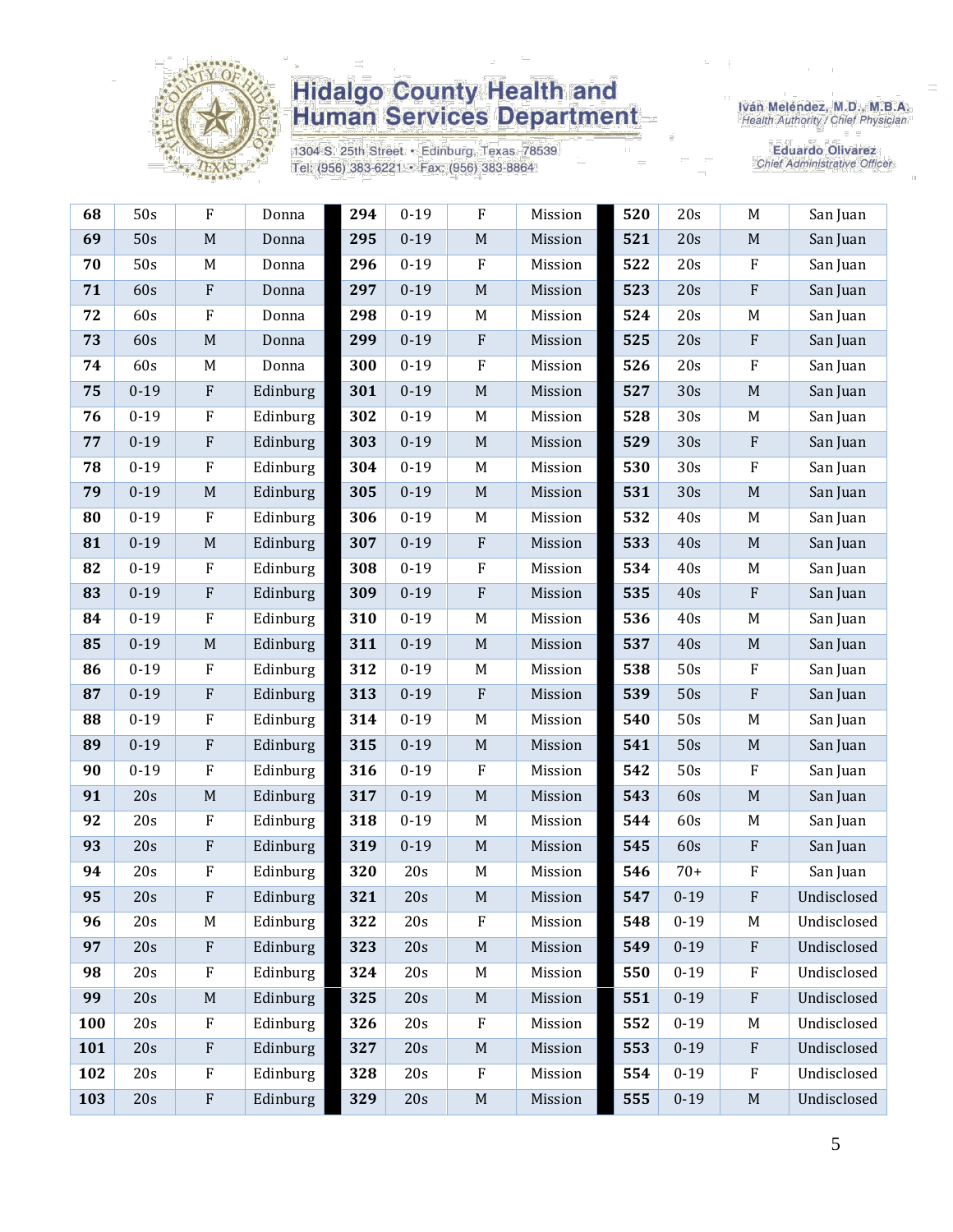

1304 S. 25th Street · Edinburg, Texas 78539 Tel: (956) 383-6221 · Fax: (956) 383-8864

Iván Meléndez, M.D., M.B.A.<br>Health Authority / Chief Physician

**Eduardo Olivarez** Chief Administrative Officer

| 104 | 20s | $\rm F$                   | Edinburg | 330 | 20s | M                         | Mission | 556 | $0 - 19$ | M            | Undisclosed |
|-----|-----|---------------------------|----------|-----|-----|---------------------------|---------|-----|----------|--------------|-------------|
| 105 | 20s | $\mathbf M$               | Edinburg | 331 | 20s | $\mathbf M$               | Mission | 557 | $0 - 19$ | $\, {\bf F}$ | Undisclosed |
| 106 | 20s | M                         | Edinburg | 332 | 20s | M                         | Mission | 558 | $0 - 19$ | $\mathbf{F}$ | Undisclosed |
| 107 | 20s | M                         | Edinburg | 333 | 20s | $\mathbf M$               | Mission | 559 | $0 - 19$ | $\mathbf{F}$ | Undisclosed |
| 108 | 20s | $\rm F$                   | Edinburg | 334 | 20s | $M_{\rm}$                 | Mission | 560 | 20s      | M            | Undisclosed |
| 109 | 20s | M                         | Edinburg | 335 | 20s | $\mathbf M$               | Mission | 561 | 20s      | $\rm F$      | Undisclosed |
| 110 | 20s | M                         | Edinburg | 336 | 20s | $\mathbf{F}$              | Mission | 562 | 20s      | M            | Undisclosed |
| 111 | 30s | $\mathbf M$               | Edinburg | 337 | 20s | $\mathbf M$               | Mission | 563 | 20s      | $\rm F$      | Undisclosed |
| 112 | 30s | M                         | Edinburg | 338 | 20s | M                         | Mission | 564 | 20s      | M            | Undisclosed |
| 113 | 30s | $\rm F$                   | Edinburg | 339 | 20s | $\mathbf M$               | Mission | 565 | 20s      | M            | Undisclosed |
| 114 | 30s | M                         | Edinburg | 340 | 20s | ${\bf F}$                 | Mission | 566 | 20s      | M            | Undisclosed |
| 115 | 30s | $\rm F$                   | Edinburg | 341 | 20s | ${\bf F}$                 | Mission | 567 | 20s      | $\rm F$      | Undisclosed |
| 116 | 30s | $\rm F$                   | Edinburg | 342 | 20s | M                         | Mission | 568 | 20s      | $\rm F$      | Undisclosed |
| 117 | 30s | $\mathbf M$               | Edinburg | 343 | 20s | $\mathbf M$               | Mission | 569 | 20s      | $\rm F$      | Undisclosed |
| 118 | 30s | M                         | Edinburg | 344 | 20s | M                         | Mission | 570 | 30s      | M            | Undisclosed |
| 119 | 30s | M                         | Edinburg | 345 | 20s | $\mathbf M$               | Mission | 571 | 30s      | $\, {\bf F}$ | Undisclosed |
| 120 | 30s | M                         | Edinburg | 346 | 20s | $\mathbf{F}$              | Mission | 572 | 30s      | M            | Undisclosed |
| 121 | 30s | $\mathbf M$               | Edinburg | 347 | 20s | $\boldsymbol{\mathrm{F}}$ | Mission | 573 | 30s      | M            | Undisclosed |
| 122 | 30s | ${\bf F}$                 | Edinburg | 348 | 20s | $\rm F$                   | Mission | 574 | 30s      | $\rm F$      | Undisclosed |
| 123 | 30s | $\rm F$                   | Edinburg | 349 | 20s | ${\bf F}$                 | Mission | 575 | 30s      | $\rm F$      | Undisclosed |
| 124 | 30s | $\rm F$                   | Edinburg | 350 | 20s | M                         | Mission | 576 | 30s      | $\rm F$      | Undisclosed |
| 125 | 30s | $\mathbf M$               | Edinburg | 351 | 30s | $\rm F$                   | Mission | 577 | 30s      | $\mathbf M$  | Undisclosed |
| 126 | 30s | $\rm F$                   | Edinburg | 352 | 30s | ${\bf F}$                 | Mission | 578 | 30s      | M            | Undisclosed |
| 127 | 30s | $\mathbf M$               | Edinburg | 353 | 30s | $\mathbf M$               | Mission | 579 | 30s      | $\rm F$      | Undisclosed |
| 128 | 30s | $\rm F$                   | Edinburg | 354 | 30s | M                         | Mission | 580 | 40s      | $\mathbf{F}$ | Undisclosed |
| 129 | 30s | ${\bf F}$                 | Edinburg | 355 | 30s | $\rm F$                   | Mission | 581 | 40s      | $\rm F$      | Undisclosed |
| 130 | 30s | $\rm F$                   | Edinburg | 356 | 30s | F                         | Mission | 582 | 40s      | $\mathbf{F}$ | Undisclosed |
| 131 | 30s | ${\bf F}$                 | Edinburg | 357 | 30s | F                         | Mission | 583 | 40s      | M            | Undisclosed |
| 132 | 30s | M                         | Edinburg | 358 | 30s | $\rm F$                   | Mission | 584 | 40s      | $\mathbf{F}$ | Undisclosed |
| 133 | 30s | M                         | Edinburg | 359 | 30s | ${\bf F}$                 | Mission | 585 | 40s      | ${\bf F}$    | Undisclosed |
| 134 | 40s | $\rm F$                   | Edinburg | 360 | 30s | ${\bf F}$                 | Mission | 586 | 40s      | M            | Undisclosed |
| 135 | 40s | $\mathbf M$               | Edinburg | 361 | 30s | $\mathbf M$               | Mission | 587 | 40s      | $\mathbf{F}$ | Undisclosed |
| 136 | 40s | M                         | Edinburg | 362 | 30s | ${\bf F}$                 | Mission | 588 | 40s      | $\rm F$      | Undisclosed |
| 137 | 40s | $\rm F$                   | Edinburg | 363 | 30s | $\mathbf M$               | Mission | 589 | 40s      | $\rm F$      | Undisclosed |
| 138 | 40s | $\mathbf{F}$              | Edinburg | 364 | 30s | M                         | Mission | 590 | 40s      | $\mathbf{F}$ | Undisclosed |
| 139 | 40s | $\boldsymbol{\mathrm{F}}$ | Edinburg | 365 | 30s | ${\bf F}$                 | Mission | 591 | 40s      | $\rm F$      | Undisclosed |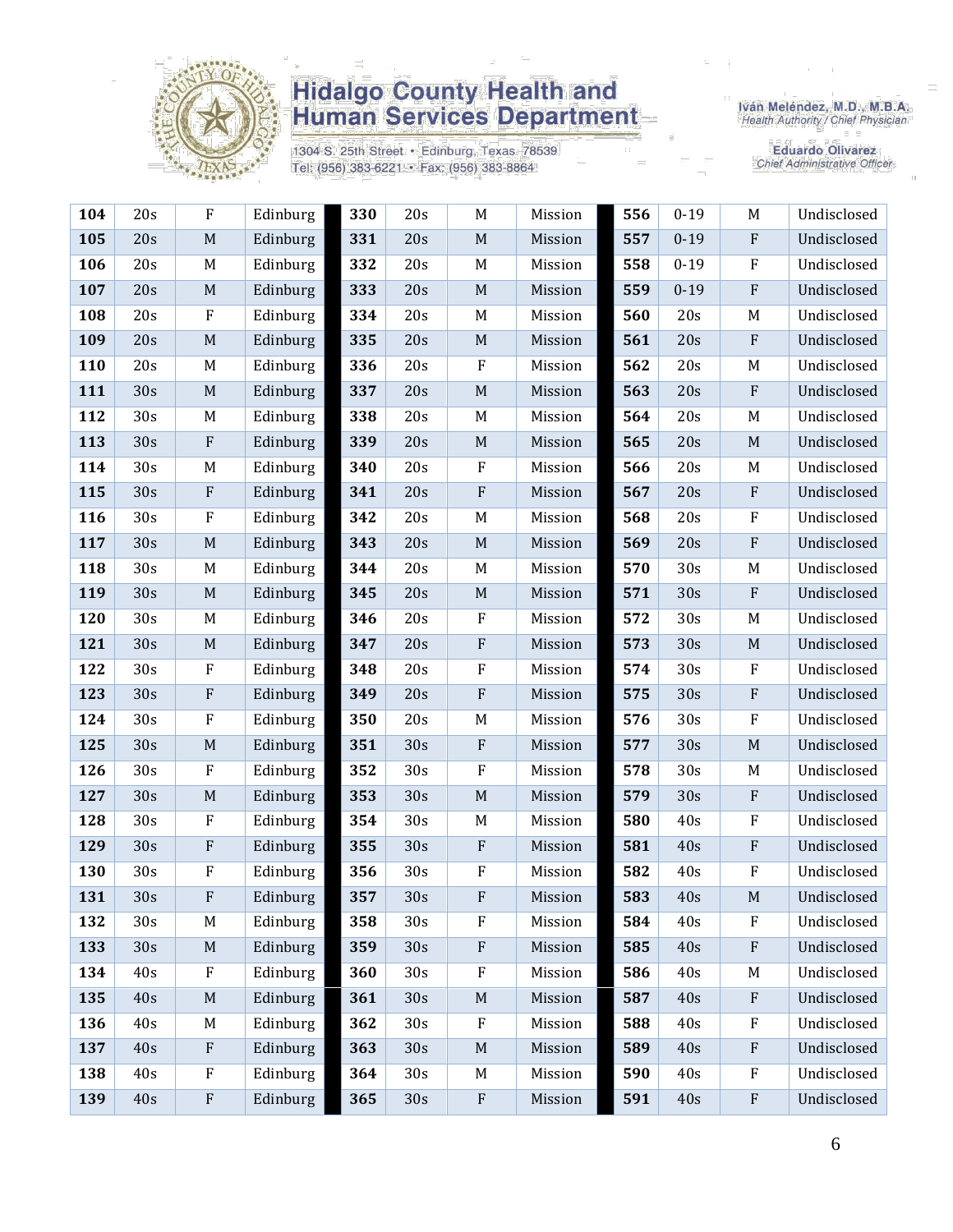

1304 S. 25th Street · Edinburg, Texas 78539 Tel: (956) 383-6221 · Fax: (956) 383-8864

Iván Meléndez, M.D., M.B.A.<br>Health Authority / Chief Physician

Eduardo Olivarez<br>Chief Administrative Officer

| 140 | 40s   | M           | Edinburg | 366 | 30s | $\mathbf M$               | Mission | 592 | 40s      | ${\bf F}$                 | Undisclosed |
|-----|-------|-------------|----------|-----|-----|---------------------------|---------|-----|----------|---------------------------|-------------|
| 141 | 40s   | $\rm F$     | Edinburg | 367 | 30s | $\mathbf M$               | Mission | 593 | 40s      | ${\bf F}$                 | Undisclosed |
| 142 | 40s   | M           | Edinburg | 368 | 30s | $\mathbf{F}$              | Mission | 594 | 50s      | ${\bf F}$                 | Undisclosed |
| 143 | 40s   | ${\bf F}$   | Edinburg | 369 | 30s | $\mathbf M$               | Mission | 595 | 50s      | ${\bf F}$                 | Undisclosed |
| 144 | 40s   | M           | Edinburg | 370 | 30s | $\mathbf M$               | Mission | 596 | 50s      | M                         | Undisclosed |
| 145 | 40s   | M           | Edinburg | 371 | 30s | $\mathbf M$               | Mission | 597 | 50s      | $\mathbf M$               | Undisclosed |
| 146 | 40s   | $\rm F$     | Edinburg | 372 | 30s | $\boldsymbol{F}$          | Mission | 598 | 60s      | $\boldsymbol{\mathrm{F}}$ | Undisclosed |
| 147 | 40s   | ${\bf F}$   | Edinburg | 373 | 30s | ${\bf F}$                 | Mission | 599 | 60s      | $\mathbf M$               | Undisclosed |
| 148 | 40s   | $\rm F$     | Edinburg | 374 | 30s | $\rm F$                   | Mission | 600 | 60s      | M                         | Undisclosed |
| 149 | 40s   | $\rm F$     | Edinburg | 375 | 30s | $\mathbf M$               | Mission | 601 | 60s      | ${\bf F}$                 | Undisclosed |
| 150 | 40s   | M           | Edinburg | 376 | 30s | $\rm F$                   | Mission | 602 | 60s      | ${\bf F}$                 | Undisclosed |
| 151 | 40s   | $\mathbf M$ | Edinburg | 377 | 30s | $\mathbf M$               | Mission | 603 | 60s      | ${\bf F}$                 | Undisclosed |
| 152 | 50s   | $\rm F$     | Edinburg | 378 | 30s | M                         | Mission | 604 | 60s      | ${\bf F}$                 | Undisclosed |
| 153 | 50s   | $\rm F$     | Edinburg | 379 | 40s | $\rm F$                   | Mission | 605 | 60s      | $\mathbf M$               | Undisclosed |
| 154 | 50s   | M           | Edinburg | 380 | 40s | $\rm F$                   | Mission | 606 | 60s      | $\rm F$                   | Undisclosed |
| 155 | 50s   | M           | Edinburg | 381 | 40s | $\mathbf M$               | Mission | 607 | 60s      | $\mathbf M$               | Undisclosed |
| 156 | 50s   | $\rm F$     | Edinburg | 382 | 40s | $\mathbf F$               | Mission | 608 | 60s      | M                         | Undisclosed |
| 157 | 50s   | ${\bf F}$   | Edinburg | 383 | 40s | $\rm F$                   | Mission | 609 | $70+$    | $\mathbf M$               | Undisclosed |
| 158 | 50s   | $\rm F$     | Edinburg | 384 | 40s | M                         | Mission | 610 | $0 - 19$ | $\boldsymbol{\mathrm{F}}$ | Weslaco     |
| 159 | 50s   | ${\bf F}$   | Edinburg | 385 | 40s | $\mathbf M$               | Mission | 611 | $0 - 19$ | ${\bf F}$                 | Weslaco     |
| 160 | 50s   | $\rm F$     | Edinburg | 386 | 40s | M                         | Mission | 612 | $0 - 19$ | $\rm F$                   | Weslaco     |
| 161 | 50s   | $\rm F$     | Edinburg | 387 | 40s | $\rm F$                   | Mission | 613 | $0 - 19$ | $\mathbf M$               | Weslaco     |
| 162 | 50s   | $\rm F$     | Edinburg | 388 | 40s | $\rm F$                   | Mission | 614 | $0 - 19$ | ${\bf F}$                 | Weslaco     |
| 163 | 50s   | $\rm F$     | Edinburg | 389 | 40s | $\boldsymbol{\mathrm{F}}$ | Mission | 615 | $0 - 19$ | $\mathbf M$               | Weslaco     |
| 164 | 50s   | M           | Edinburg | 390 | 40s | $\mathbf M$               | Mission | 616 | $0 - 19$ | M                         | Weslaco     |
| 165 | 50s   | $\rm F$     | Edinburg | 391 | 40s | $\rm F$                   | Mission | 617 | $0 - 19$ | M                         | Weslaco     |
| 166 | 60s   | M           | Edinburg | 392 | 40s | $\rm F$                   | Mission | 618 | $0 - 19$ | $\boldsymbol{\mathrm{F}}$ | Weslaco     |
| 167 | 60s   | $\rm F$     | Edinburg | 393 | 50s | $\mathbf M$               | Mission | 619 | $0 - 19$ | ${\bf F}$                 | Weslaco     |
| 168 | 60s   | $\rm F$     | Edinburg | 394 | 50s | M                         | Mission | 620 | $0 - 19$ | M                         | Weslaco     |
| 169 | 60s   | M           | Edinburg | 395 | 50s | $\rm F$                   | Mission | 621 | 20s      | $\mathbf M$               | Weslaco     |
| 170 | 60s   | $\rm F$     | Edinburg | 396 | 50s | M                         | Mission | 622 | 20s      | M                         | Weslaco     |
| 171 | 60s   | ${\bf F}$   | Edinburg | 397 | 50s | ${\bf F}$                 | Mission | 623 | 20s      | ${\bf F}$                 | Weslaco     |
| 172 | 60s   | $\rm F$     | Edinburg | 398 | 50s | $\rm F$                   | Mission | 624 | 20s      | M                         | Weslaco     |
| 173 | 60s   | ${\bf F}$   | Edinburg | 399 | 50s | $\mathbf M$               | Mission | 625 | 20s      | $\mathbf M$               | Weslaco     |
| 174 | $70+$ | M           | Edinburg | 400 | 50s | $\mathbf M$               | Mission | 626 | 20s      | M                         | Weslaco     |
| 175 | $70+$ | $\mathbf M$ | Edinburg | 401 | 50s | $\rm F$                   | Mission | 627 | 20s      | $\mathbf M$               | Weslaco     |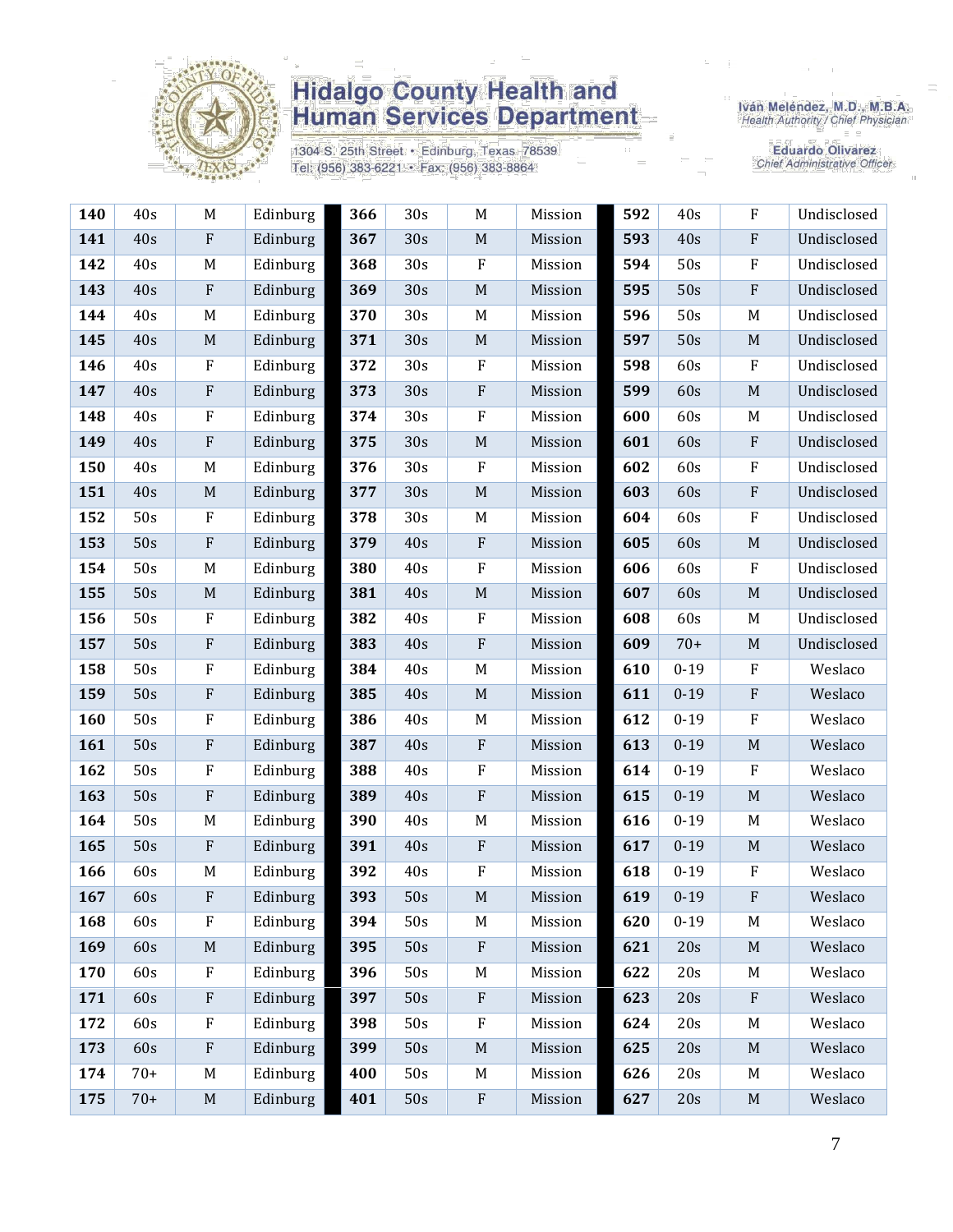

1304 S. 25th Street · Edinburg, Texas 78539 Tel: (956) 383-6221 · Fax: (956) 383-8864

Iván Meléndez, M.D., M.B.A.<br>Health Authority / Chief Physician

Eduardo Olivarez<br>Chief Administrative Officer

| 176 | $70+$    | F                         | Edinburg | 402 | 50s   | F           | Mission | 628 | 20s             | M                         | Weslaco |
|-----|----------|---------------------------|----------|-----|-------|-------------|---------|-----|-----------------|---------------------------|---------|
| 177 | $70+$    | $\mathbf M$               | Edinburg | 403 | 50s   | ${\bf F}$   | Mission | 629 | 20s             | ${\bf F}$                 | Weslaco |
| 178 | $70+$    | M                         | Edinburg | 404 | 50s   | ${\bf F}$   | Mission | 630 | 20s             | $\mathbf M$               | Weslaco |
| 179 | $70+$    | $\rm F$                   | Edinburg | 405 | 50s   | $\mathbf M$ | Mission | 631 | 20s             | $\mathbf M$               | Weslaco |
| 180 | $70+$    | ${\bf F}$                 | Edinburg | 406 | 50s   | M           | Mission | 632 | 20s             | $\boldsymbol{\mathrm{F}}$ | Weslaco |
| 181 | $70+$    | ${\bf F}$                 | Edinburg | 407 | 50s   | ${\bf F}$   | Mission | 633 | 20s             | ${\bf F}$                 | Weslaco |
| 182 | $70+$    | $\rm F$                   | Edinburg | 408 | 50s   | ${\bf F}$   | Mission | 634 | 30s             | M                         | Weslaco |
| 183 | $0 - 19$ | ${\bf F}$                 | Hidalgo  | 409 | 50s   | $\mathbf M$ | Mission | 635 | 30s             | $\boldsymbol{\mathrm{F}}$ | Weslaco |
| 184 | 20s      | ${\bf F}$                 | Hidalgo  | 410 | 50s   | ${\bf F}$   | Mission | 636 | 30s             | ${\bf F}$                 | Weslaco |
| 185 | 30s      | ${\bf F}$                 | Hidalgo  | 411 | 50s   | $\mathbf M$ | Mission | 637 | 30s             | $\mathbf M$               | Weslaco |
| 186 | 30s      | $\rm F$                   | Hidalgo  | 412 | 50s   | $\mathbf M$ | Mission | 638 | 30s             | M                         | Weslaco |
| 187 | 40s      | ${\bf F}$                 | Hidalgo  | 413 | 50s   | ${\bf F}$   | Mission | 639 | 30s             | ${\bf F}$                 | Weslaco |
| 188 | 40s      | ${\bf F}$                 | Hidalgo  | 414 | 50s   | M           | Mission | 640 | 30s             | M                         | Weslaco |
| 189 | 40s      | ${\bf F}$                 | Hidalgo  | 415 | 50s   | ${\bf F}$   | Mission | 641 | 30s             | $\mathbf M$               | Weslaco |
| 190 | 40s      | $\rm F$                   | Hidalgo  | 416 | 50s   | $\rm F$     | Mission | 642 | 30s             | ${\bf F}$                 | Weslaco |
| 191 | 40s      | ${\bf F}$                 | Hidalgo  | 417 | 60s   | $\mathbf M$ | Mission | 643 | 30s             | ${\bf F}$                 | Weslaco |
| 192 | 40s      | $\mathbf M$               | Hidalgo  | 418 | 60s   | ${\bf F}$   | Mission | 644 | 30 <sub>s</sub> | M                         | Weslaco |
| 193 | 50s      | $\rm F$                   | Hidalgo  | 419 | 60s   | $\rm F$     | Mission | 645 | 40s             | $\mathbf M$               | Weslaco |
| 194 | 50s      | M                         | Hidalgo  | 420 | 60s   | M           | Mission | 646 | 40s             | M                         | Weslaco |
| 195 | 50s      | ${\bf F}$                 | Hidalgo  | 421 | 60s   | $\mathbf M$ | Mission | 647 | 40s             | $\mathbf M$               | Weslaco |
| 196 | 60s      | $\rm F$                   | Hidalgo  | 422 | 60s   | $\mathbf M$ | Mission | 648 | 50s             | M                         | Weslaco |
| 197 | $0 - 19$ | $\mathbf M$               | McAllen  | 423 | 60s   | ${\bf F}$   | Mission | 649 | 50s             | $\boldsymbol{\mathrm{F}}$ | Weslaco |
| 198 | $0 - 19$ | $\boldsymbol{\mathrm{F}}$ | McAllen  | 424 | 60s   | M           | Mission | 650 | 50s             | M                         | Weslaco |
| 199 | $0 - 19$ | $\rm F$                   | McAllen  | 425 | 60s   | $\mathbf M$ | Mission | 651 | 50s             | ${\bf F}$                 | Weslaco |
| 200 | $0 - 19$ | M                         | McAllen  | 426 | 60s   | ${\bf F}$   | Mission | 652 | 50s             | ${\bf F}$                 | Weslaco |
| 201 | $0 - 19$ | ${\bf F}$                 | McAllen  | 427 | 60s   | ${\bf F}$   | Mission | 653 | 50s             | $\mathbf M$               | Weslaco |
| 202 | $0 - 19$ | M                         | McAllen  | 428 | 60s   | $\mathbf M$ | Mission | 654 | 50s             | ${\bf F}$                 | Weslaco |
| 203 | $0 - 19$ | $\mathbf M$               | McAllen  | 429 | $70+$ | $\mathbf M$ | Mission | 655 | 50s             | $\rm F$                   | Weslaco |
| 204 | $0 - 19$ | ${\bf F}$                 | McAllen  | 430 | $70+$ | $\rm F$     | Mission | 656 | 50s             | M                         | Weslaco |
| 205 | $0 - 19$ | M                         | McAllen  | 431 | $70+$ | $\rm F$     | Mission | 657 | 50s             | M                         | Weslaco |
| 206 | $0 - 19$ | $\rm F$                   | McAllen  | 432 | $70+$ | ${\bf F}$   | Mission | 658 | 50s             | M                         | Weslaco |
| 207 | $0 - 19$ | M                         | McAllen  | 433 | $70+$ | $\mathbf M$ | Mission | 659 | 50s             | $\mathbf M$               | Weslaco |
| 208 | $0 - 19$ | M                         | McAllen  | 434 | $70+$ | F           | Mission | 660 | 50s             | M                         | Weslaco |
| 209 | $0 - 19$ | ${\bf F}$                 | McAllen  | 435 | $70+$ | ${\bf F}$   | Mission | 661 | 60s             | M                         | Weslaco |
| 210 | $0-19$   | ${\bf F}$                 | McAllen  | 436 | $70+$ | M           | Mission | 662 | 60s             | M                         | Weslaco |
| 211 | 20s      | M                         | McAllen  | 437 | $70+$ | $\mathbf M$ | Mission | 663 | 60s             | M                         | Weslaco |